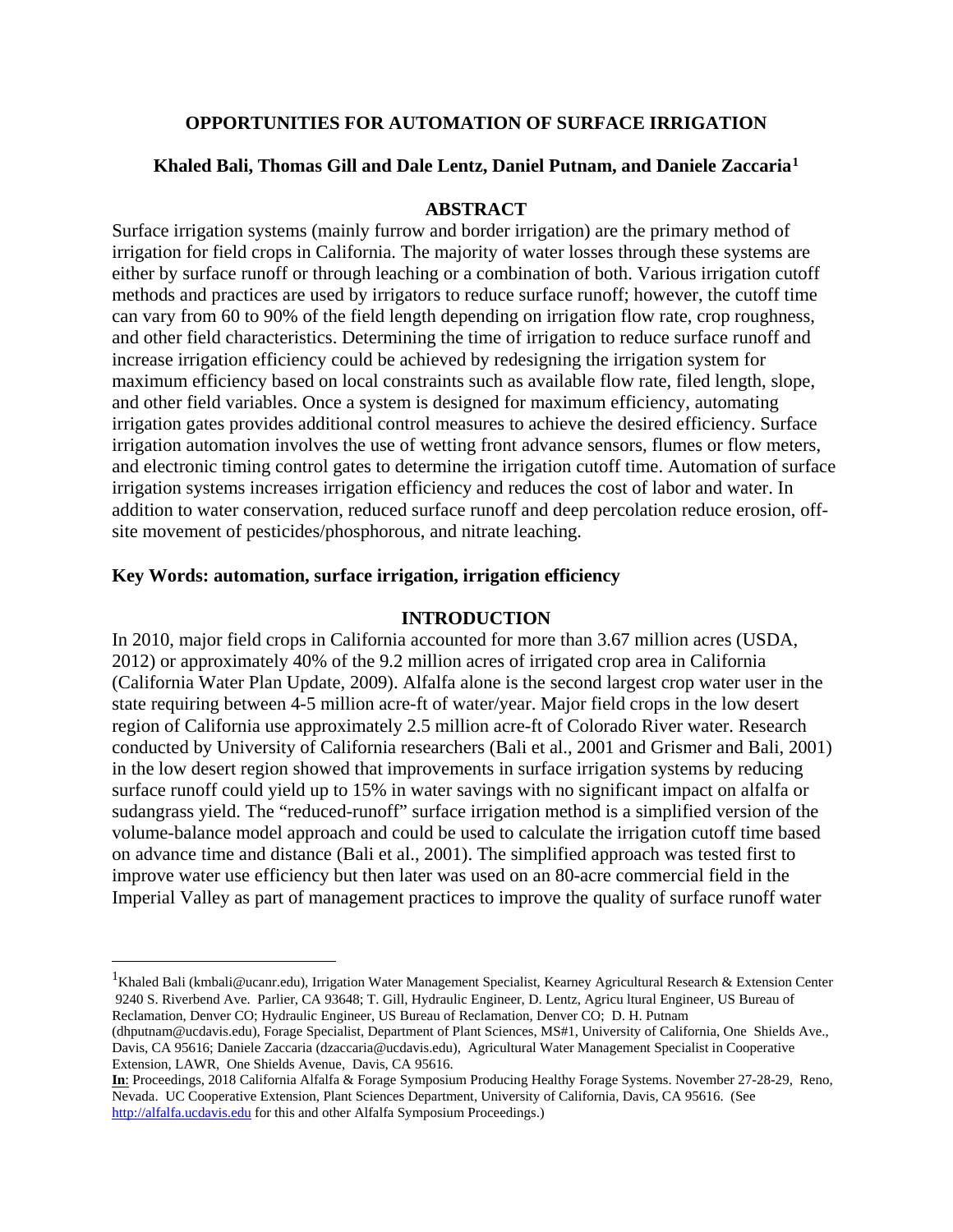in the Salton Sea Watershed. The method was effective in reducing phosphorus and sediment loads in drainage water (SWRCB, 2008).

University of California Cooperative Extension (UCCE) researchers and United States Bureau of Reclamation (USBR) engineers developed an irrigation slide chart based on the above method. The chart was designed for irrigators to determine the irrigation time needed to reduce runoff by less than 5% of applied water. The irrigator needs only two sets of information; flow rate and advance distance/time at any point after 25% of the length of the field. To implement the method effectively, flumes were installed in several commercial fields and irrigators were trained to use the method. However, we encountered problems related to variable inflow rates in irrigation canal which made it more difficult for irrigators to precisely determine the appropriate cutoff time to achieve 5% or less runoff under variable flow rate conditions. The method has practical applications on clayey soils when irrigation flow rates are relatively constant. To achieve high efficiencies on surface irrigation systems with variable soil types and variable flow conditions, accurate and frequent measurements of flow rates, advance distance/time measurements are needed to accurately estimate the irrigation cutoff time for maximum efficiency. Automation of surface irrigation systems to control irrigation time could be achieved by accurate and continuous measurements of the irrigation variables in the field and then such data could be used to determine the irrigation cutoff time needed for a particular border or set to achieve maximum efficiency. Such information can then be used for controlling irrigation gates and setting irrigation set times based on actual field conditions.

#### **AUTOMATION DESIGN**

Several borders at UC Desert Research and Extension Center (DREC) near Holtville, CA were selected to test the automation process. A border irrigated plot made available at the DREC farm has initially been set up with five border sections, each served by a single turnout from the concrete lined field canal. Run length of the border sections is approximately 1200 ft. and border width is 60 ft. In the initial configuration equipment has been installed by the Reclamation/DREC team in four of the border sections – each featuring a different turnout control device. Along with the Reclamation/DREC project is a border section equipped with a turnout control device and an automation system developed by Rubicon Water. The Rubicon Water equipment is operated independently from the Reclamation/DREC system. Only the Reclamation/DREC prototype system is discussed in this paper. The Reclamation/DREC prototype features 4 types of stations. All stations are equipped with similar programmable control units with integral data radios. The master unit is located along the supply canal and measures discharge being delivered to the flow at a long-throated flume. The master station is also able to measure water level in the canal downstream from the flume. This measurement is utilized to determine whether the canal has filled before flow is turned out to the first border section.

Turnout control stations are located at each border station turnout. The master station directs each turnout station to open the flow control device in the border section when irrigation of a border station is being initiated, then to close the flow control device when sufficient water has been applied to complete the irrigation of the border section. Turnout control stations are also equipped with two toggle switches. An On-On toggle is a selector switch which allows an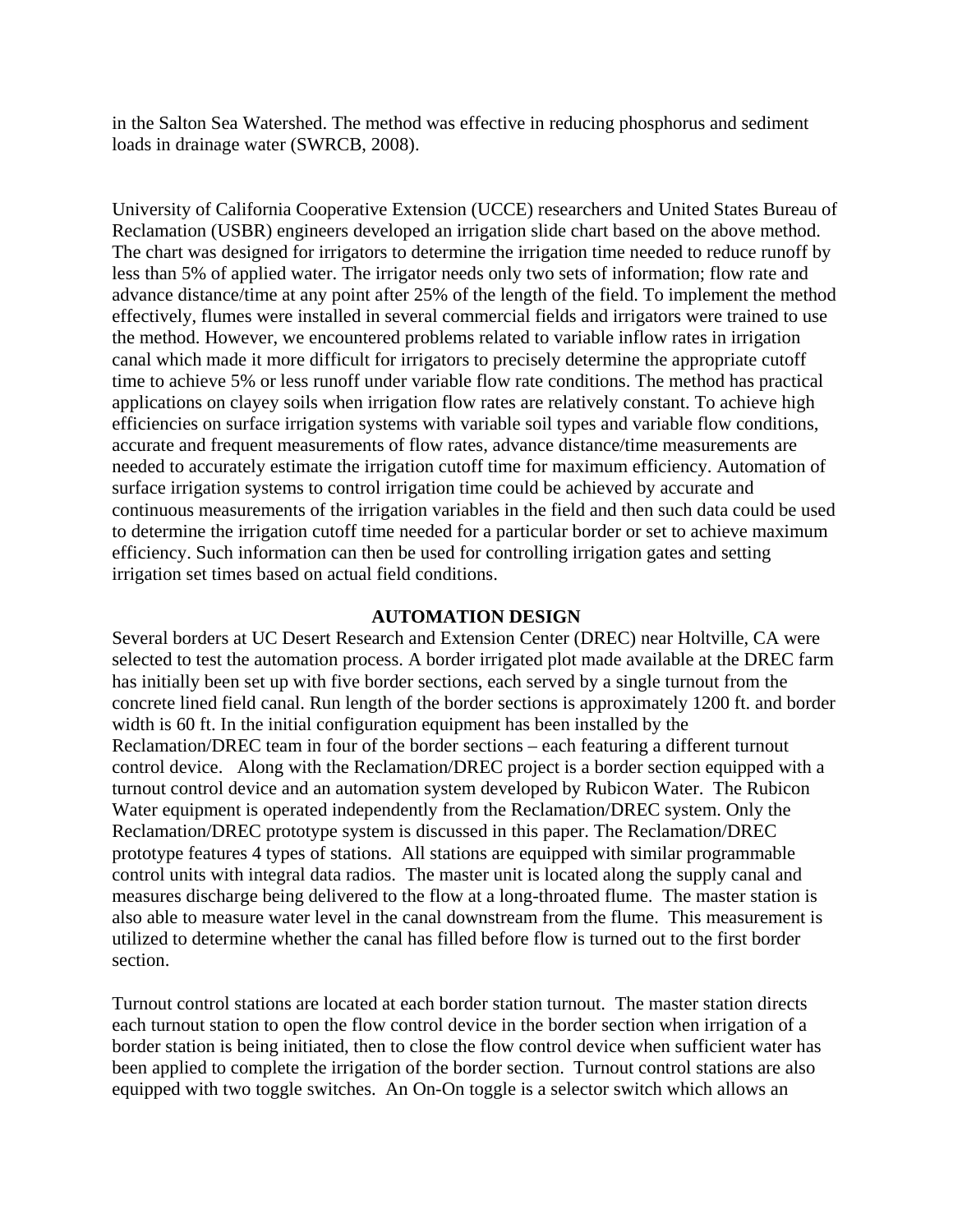operator to select automated or manual operation. When the selector switch is in the manual position, the turnout may be manually operated using the second toggle switch. The manual operation toggle is a momentary (On)-Off-(On) switch that defaults to the off position when not being in the open or close positions.

The field advance sensing station is located at the midpoint of the field length in the direction of travel of irrigation water but could be moved to any location along the border. The primary function of the field advance station sensing station is to determine when the irrigation water has reached the half-way point of the traverse from upper to lower end of the border section. This is accomplished by linking a conductivity "water sensor" placed near the center of the width of the border section with the radio/control unit. A secondary function of the advance sensing station is to monitor soil moisture conditions between irrigations. Soil moisture sensors installed at one or more depths in the border section are linked to the radio/control unit at the stations. Soil moisture readings may be taken at user-defined intervals and logged on-site. Software loaded on a PC linked to an office base at a DREC office then retrieves this data and writes it to a file on the PC hard drive. At a minimum, one field advance station is required for the system to monitor the advance rate of water applied to the first border section being watered. In the DREC layout, a field advance station is located on the ridged boundary of two border sections. Water sensors located in both adjacent border sections are linked to the station radio/control unit.

The fourth type of station in this system is a field runoff measurement station. For the test site layout, field runoff from all border sections enters a concrete lined runoff canal and is conveyed to the edge of the field where it passes through a standard Imperial Irrigation District (IID) runoff weir box into the IID drainage collection network. A water level sensor monitoring water level at the weir box is linked to a radio/control unit at this site. Flow over the weir is calculated at 60 second intervals and logged on-site. Logged information from this site is also retrieved via wireless communications by the office base unit and written to a file on the PC hard drive.

## **AUTOMATED SITE**

Irrigation of the Reclamation/DREC equipped border sections is initiated by turning flow into the field supply canal. The master unit at the measurement flume will determine when a measurable flow is passing the flume and will monitor flow rate plus the water level downstream from the flume until the downstream level reaches a target level for starting flow into the first border section. The time, as read from the on-board real-time clock at the time flow is started in the first border section, is coded into a time stamp and written to an on-board data register in the master unit.

To initiate the irrigation, a message is wirelessly transmitted to the radio/control unit at the flow control station in the first border section directing it to open. A second message is transmitted almost simultaneously to the radio/control advance station directing it to begin monitoring the surface water advance sensor. After flow into the first border section has been initiated, measurements of flow crossing the flume are taken at a user defined interval. The measured flow rate is multiplied by the time interval to calculate an incremental volume for the time interval which becomes the initial value for a totalized volume variable which is also logged and updated with each measurement cycle.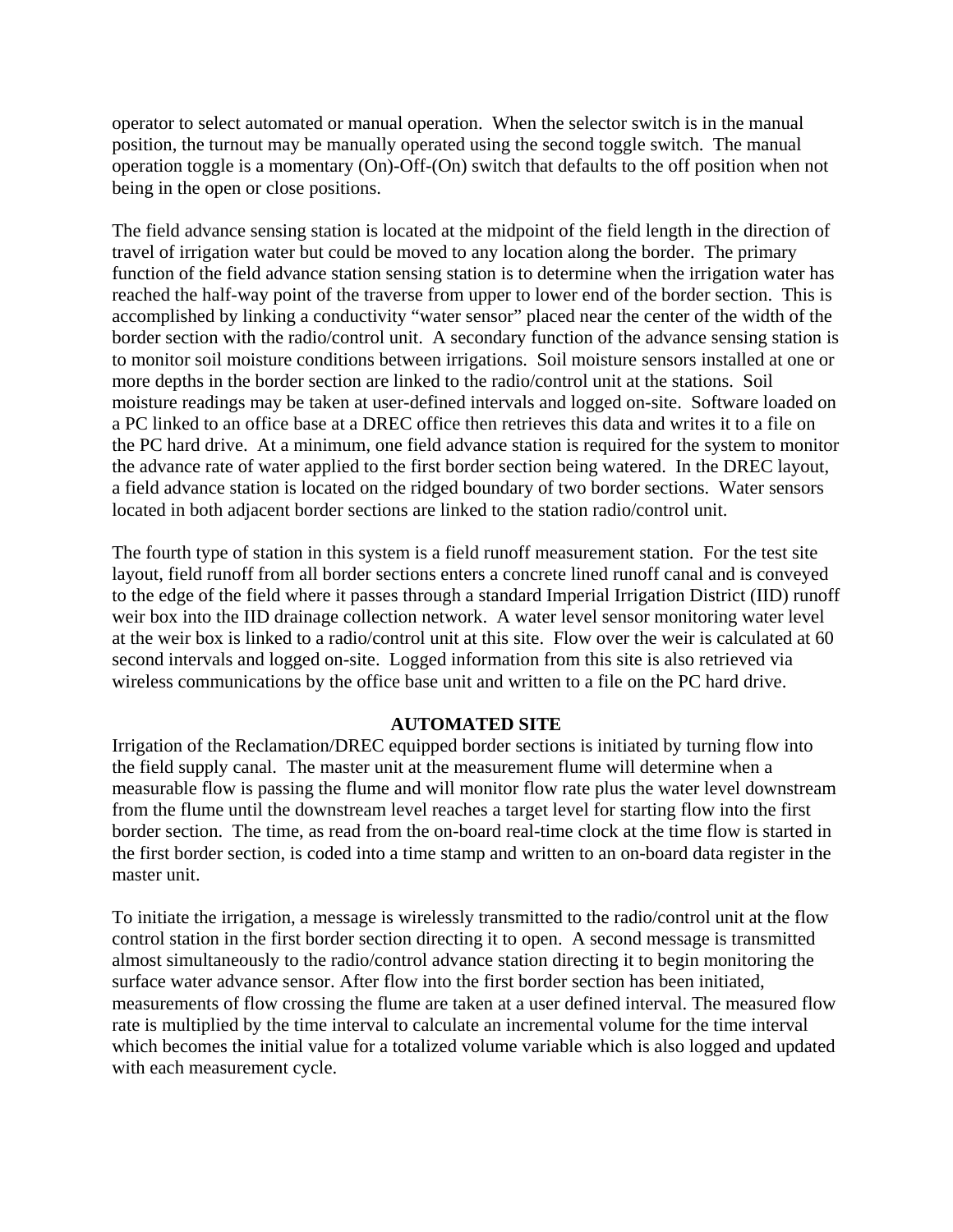At the border section flow control station, a relay that opens the flow control device is turned on when directions have been received from the master unit. Depending on the type of flow control device installed at the border, the "open" relay may be energized for a specified time interval, or may be energized until a position indicator on the flow control device provides feedback that the device is fully open. After switching off current to the "open" relay, the flow control station will be taken until a command to close off flow to the border section is received from the master station, at which time a second "close" relay will be energized for a pre-set time interval or until feedback from a position sensor indicates that the flow control device is closed.

When the field advance sensing station has received direction from the master unit, the station begins to monitor the surface water sensor at 60 second intervals until the arrival of irrigation flow is detected. The field sensing station then transmits an indicator to the master station that the surface water advance has arrived at the border section mid-point. At the time feedback from the field advance station is received, the master station program will note the totalized volume delivered to the border section up to that point in time and calculate the additional applied volume needed to fully irrigate the border section. The additional volume is added to the totalized volume already applied to determine a target total volume which, when reached, would trigger initiation of flow in the next border section and shut off of flow into the first section. For sites where only one border section is equipped with an advance sensing station, the applied volume total target value derived during irrigation of the initially irrigated section would be used as the target for remaining border sections. In the Reclamation/DREC prototype configuration, the advance sensing station is positioned and instrumented to monitor advance on two adjacent border sections. For the prototype, irrigation of the second border section is essentially a repeat of the process described for irrigation of the initial border section. The volume total target derived for irrigation of the second section would be volume target used for additional border sections. The rest of the field is irrigated using the same logic described above and the volume of runoff is determined and used to compare the actual runoff volume with the predicted one.

## **AUTOMATION LOGIC IN CLAY SOILS**

The cracking clay soils at DREC which are prevalent in much of Imperial Valley experience minimal infiltration after initial wetting. The volume of water retained in the soil during an irrigation event thus approximately represents the volume of the cracks that have formed in the soil, (Grismer and Tod, 1994). For a near constant inflow rate delivered at the border section turnout, an appropriate cut-off time for the border section may be calculated as a function of the time measured for the irrigation front to travel a known distance (i.e. to a field advance sensing station). The minimal infiltration after initial wetting associated with the clay soil means the volume water requirement needed to fully irrigate a border section would be minimally impacted by varying turnout flow rate. For sites where the available inflow rate may be subject to variation, the inflow rate measurement capability inherent in the Reclamation/DREC prototype allows the automation scheme to be operated as a function the delivered volume needed to reach the field advance sensing station. Field research has shown that runoff can be reduced to as little as two percent of the infiltrated volume by stopping application of water to a border section when the appropriate amount of water has been applied (Bali et.al. 2001).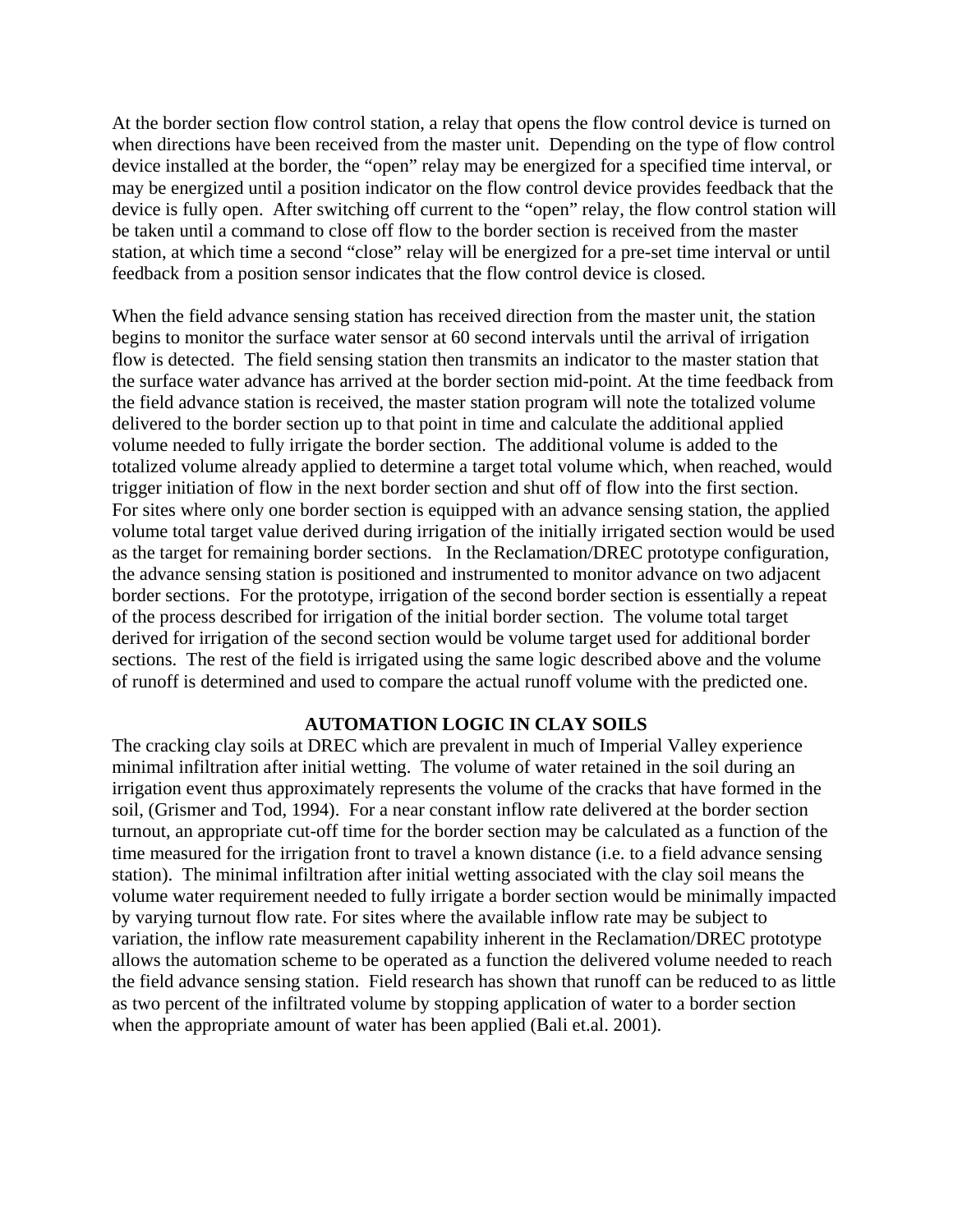#### **FIELD TESTS**

The new system was tested under various flow conditions and crop cover scenarios ranging from bare soil to standard irrigation practices with sudangrass crop of various roughness and heights (Figure 1).



Figure 1. Irrigation events using automated gates at DREC

Figure 2 below shows a summary of advance and recession curves for one of the germination irrigation events at DEC. The objective of this irrigation event is to provide no more than q1.5 to 2.5 inches of water for germination and eliminate surface runoff to minimize the losses of sediments in runoff water.



Figure 2. Summary of irrigation hydraulics for a germination irrigation at DREC.